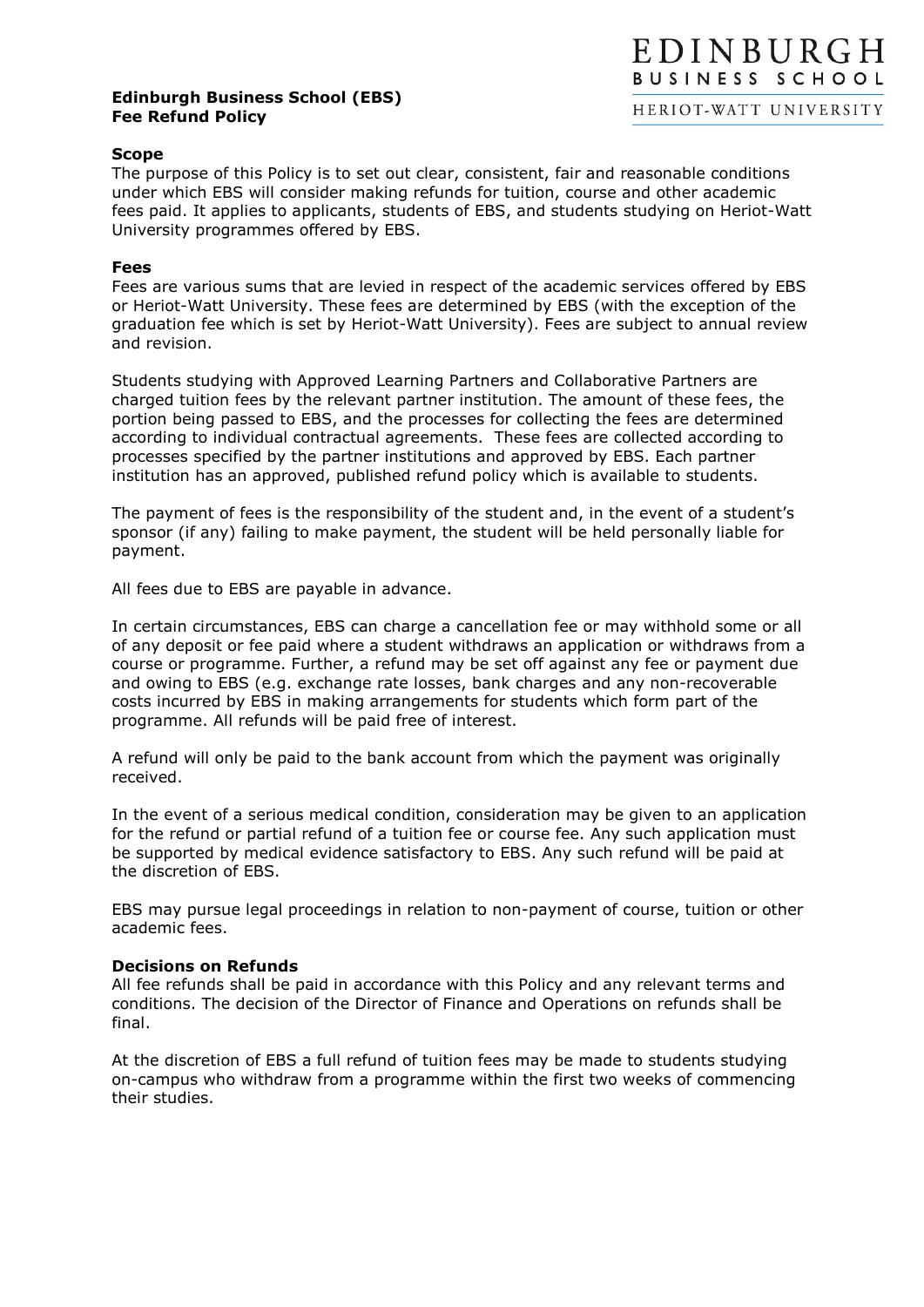| <b>Policy on Fee Refunds</b>                                                                  |                                                                                                                                                                                                                           |  |
|-----------------------------------------------------------------------------------------------|---------------------------------------------------------------------------------------------------------------------------------------------------------------------------------------------------------------------------|--|
| Fee                                                                                           | <b>Arrangement</b>                                                                                                                                                                                                        |  |
| MBA/MSc Course Purchase<br>(independent distance learning<br>students)                        | Cancellation up to 14 days from the date of purchase of<br>the course (subject to and as set out in the applicable<br>distance learning terms and conditions) for an off-premises<br>contract.                            |  |
| MBA/MSc Course (studying<br>with an Approved Learning<br>Partner or Collaborative<br>Partner) | Where a course is purchased by a student directly from an<br>Approved Learning Partner or Collaborative Partner the<br>refund is paid by the relevant partner institution in<br>accordance with its terms and conditions. |  |
|                                                                                               | Where a course is purchased by a student directly from<br>EBS a refund will be paid by EBS in accordance with EBS's<br>terms and conditions.                                                                              |  |
| MBA/MSc Programme<br>(studying on-campus,<br>Edinburgh)                                       | Cancellation up to 14 days from acceptance of a place on a<br>programme (subject to and as set out in the applicable on-<br>campus terms and conditions) for an off-premises contract.                                    |  |
|                                                                                               | Once the foregoing cancellation period has lapsed then the<br>following shall apply in respect of refunds:                                                                                                                |  |
|                                                                                               | A refund is paid on courses not studied and for<br>$\bullet$<br>which access/material has not been provided.                                                                                                              |  |
|                                                                                               | For the full-time programme, one course equals 1/9<br>$\bullet$<br>of the programme fee after deduction of the<br>deposit.                                                                                                |  |
|                                                                                               | One deferral of entry for one year only is permitted.                                                                                                                                                                     |  |
| MBA/MSc Programme<br>(studying on-campus, Dubai)                                              | Cancellation up to 14 days from acceptance of a place on a<br>programme (subject to and as set out in the applicable on-<br>campus terms and conditions) for an off-premises contract.                                    |  |
|                                                                                               | Once the foregoing cancellation period has lapsed then the<br>following shall apply in respect of refunds:                                                                                                                |  |
|                                                                                               | A refund is paid on courses not studied and for<br>which access/material has not been provided.                                                                                                                           |  |
|                                                                                               | For the full-time programme one course equals 1/9<br>of the programme fee after deduction of the<br>deposit.                                                                                                              |  |
|                                                                                               | One deferral of entry for one year only is permitted.                                                                                                                                                                     |  |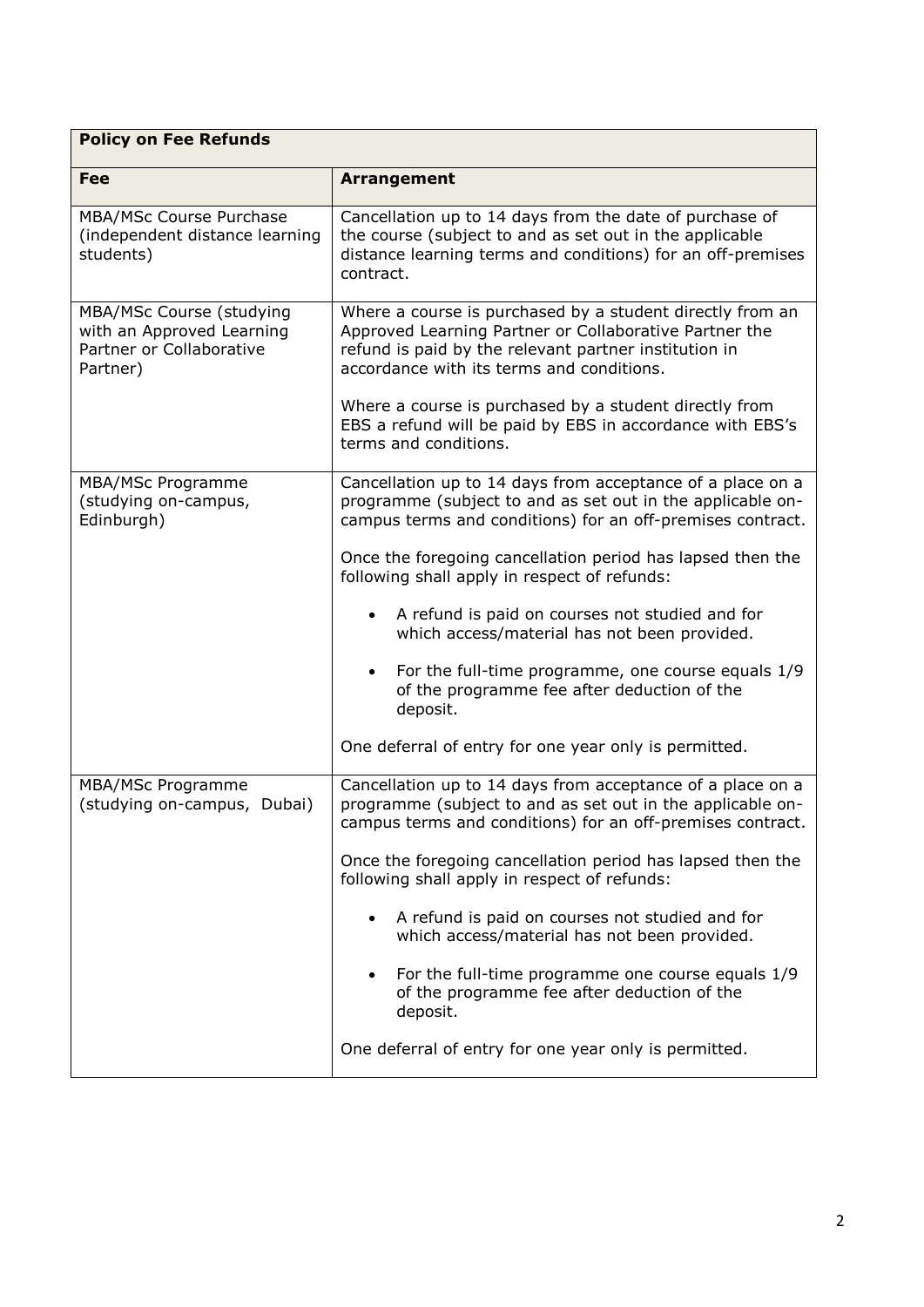| MBA/MSc Programme<br>(studying on-campus,<br>Malaysia) | Cancellation up to 14 days from acceptance of a place on a<br>programme (subject to and as set out in the applicable on-<br>campus terms and conditions) for an off-premises contract.                                                                                                                                                                                         |
|--------------------------------------------------------|--------------------------------------------------------------------------------------------------------------------------------------------------------------------------------------------------------------------------------------------------------------------------------------------------------------------------------------------------------------------------------|
|                                                        | Once the foregoing cancellation period has lapsed then the<br>following shall apply in respect of refunds:                                                                                                                                                                                                                                                                     |
|                                                        | A refund is paid on courses not studied and for<br>$\bullet$<br>which access/material has not been provided.                                                                                                                                                                                                                                                                   |
|                                                        | For the full-time programme one course equals 1/9<br>of the programme fee after deduction of the<br>deposit.                                                                                                                                                                                                                                                                   |
|                                                        | One deferral of entry for one year only is permitted.                                                                                                                                                                                                                                                                                                                          |
| DBA (IDL students)                                     | Course Stage: Cancellation up to 14 days from the date of<br>purchase of the course (subject to and as set out in the<br>DBA terms and conditions) for an off-premises contract.                                                                                                                                                                                               |
|                                                        | Research and Mentoring Stages: Where a student<br>withdraws from the programme, the fees for the<br>programme may be recalculated on a proportionate<br>monthly basis to the agreed withdrawal date and any<br>overpayment refunded. Where a student withdraws on or<br>after the 15th day of the month the full month's fee will be<br>charged.                               |
|                                                        | Supervised Stage: Where a student formally withdraws<br>from a programme, the fees for that stage may be<br>recalculated on a proportionate monthly basis to the<br>agreed withdrawal date and any overpayment refunded up<br>to a maximum of 50% of the fee paid. Where a student<br>withdraws on or after the 15th day of the month the full<br>month's fee will be charged. |
|                                                        | Where the fee is paid by a student directly to an Approved<br>Learning Partner or Collaborative Partner the refund is paid<br>by the relevant partner institution in accordance with its<br>terms and conditions.                                                                                                                                                              |
| Tuition Fee Deposits (for on-<br>campus programmes)    | The full amount of the tuition fee deposit will only be<br>refunded in the following circumstances:                                                                                                                                                                                                                                                                            |
|                                                        | For an off-premises contract, if an applicant requests a<br>$\bullet$<br>refund of the deposit within 14 days of the date of<br>acceptance of a place on the programme.                                                                                                                                                                                                        |
|                                                        | If an applicant fails to meet the conditions of the offer,<br>$\bullet$<br>including any English language qualifications required,<br>and s/he provides appropriate validating evidence. If an<br>applicant makes no attempt to meet the offer<br>conditions no refund would be made.                                                                                          |
|                                                        | If the appropriate student visa is refused or rejected<br>$\bullet$<br>(proof will be required), except where refusal is a result<br>of:                                                                                                                                                                                                                                       |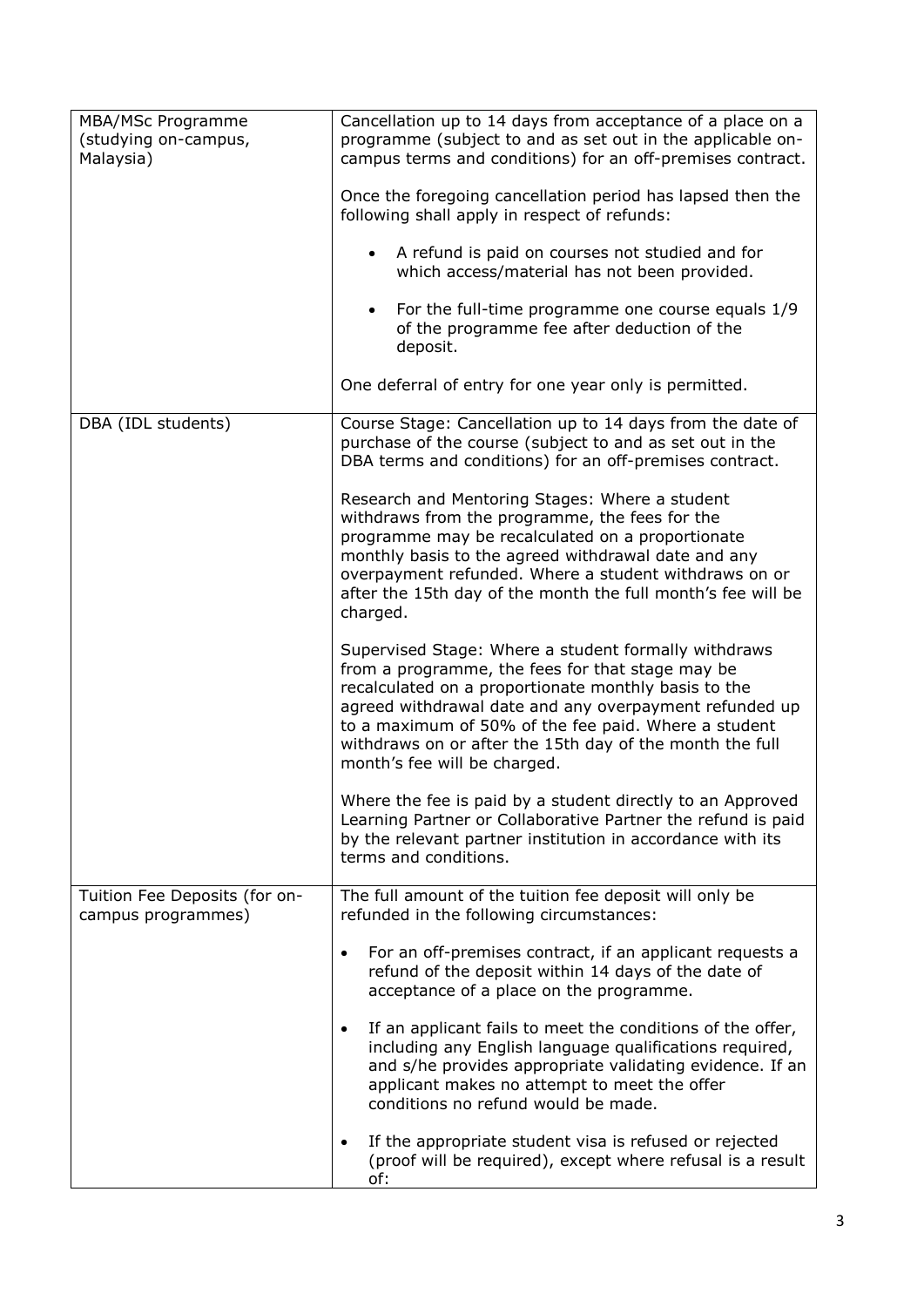|                                                                                                                 | A fraudulent visa application.<br>$\circ$<br>Insufficient funds.<br>$\circ$<br>Supply of incorrect documents.<br>$\circ$<br>In such cases, no refund will be made.<br>If EBS is unable to commence the relevant academic<br>$\bullet$<br>programme.                                                                                                                                                                                                                                                                       |
|-----------------------------------------------------------------------------------------------------------------|---------------------------------------------------------------------------------------------------------------------------------------------------------------------------------------------------------------------------------------------------------------------------------------------------------------------------------------------------------------------------------------------------------------------------------------------------------------------------------------------------------------------------|
| Examination Fee (applies to<br>students studying by distance<br>learning and with Approved<br>Learning Partner) | The fee will be refunded where a student withdraws from a<br>programme after paying an examination fee and the entry<br>for that examination has been deferred in accordance with<br>the publicised deadline.                                                                                                                                                                                                                                                                                                             |
|                                                                                                                 | The fee is not transferable to another examination except<br>in the following circumstances:                                                                                                                                                                                                                                                                                                                                                                                                                              |
|                                                                                                                 | A student exchanges one course for another in line with<br>$\bullet$<br>the relevant terms and conditions. In such<br>circumstances any fee paid for the first choice course<br>may be transferred to the second choice course.<br>A student transfers from one programme to another<br>$\bullet$<br>offered by EBS, having already paid the examination<br>fee. In such instances where the course is not offered<br>on the second programme, the fee may be transferred<br>to a course offered on the second programme. |
|                                                                                                                 | If the fee is paid via an Approved Learning Partner or<br>Collaborative Partner then it will be refunded to the<br>relevant partner institution.                                                                                                                                                                                                                                                                                                                                                                          |
| On-campus intensive seminars                                                                                    | Cancellation up to 14 days from the purchase of the<br>seminar (subject to and as set out in the applicable terms<br>and conditions) for an off-premises contract.                                                                                                                                                                                                                                                                                                                                                        |
|                                                                                                                 | A refund will be paid if the appropriate student visa is<br>refused or rejected (proof will be required). The same<br>conditions apply as for tuition fee deposit refunds.                                                                                                                                                                                                                                                                                                                                                |
| On-campus revision sessions                                                                                     | Cancellation up to 14 days from the purchase of the<br>session (subject to and as set out in the applicable terms<br>and conditions) for an off-premises contract.                                                                                                                                                                                                                                                                                                                                                        |
|                                                                                                                 | The fee is transferable once to a subsequent revision<br>session provided notice is given to EBS not more than 7<br>days before the initial revision session.                                                                                                                                                                                                                                                                                                                                                             |
|                                                                                                                 | A refund will be paid if the appropriate student visa is<br>refused or rejected (proof will be required). The same<br>conditions apply as for tuition fee deposit refunds.                                                                                                                                                                                                                                                                                                                                                |